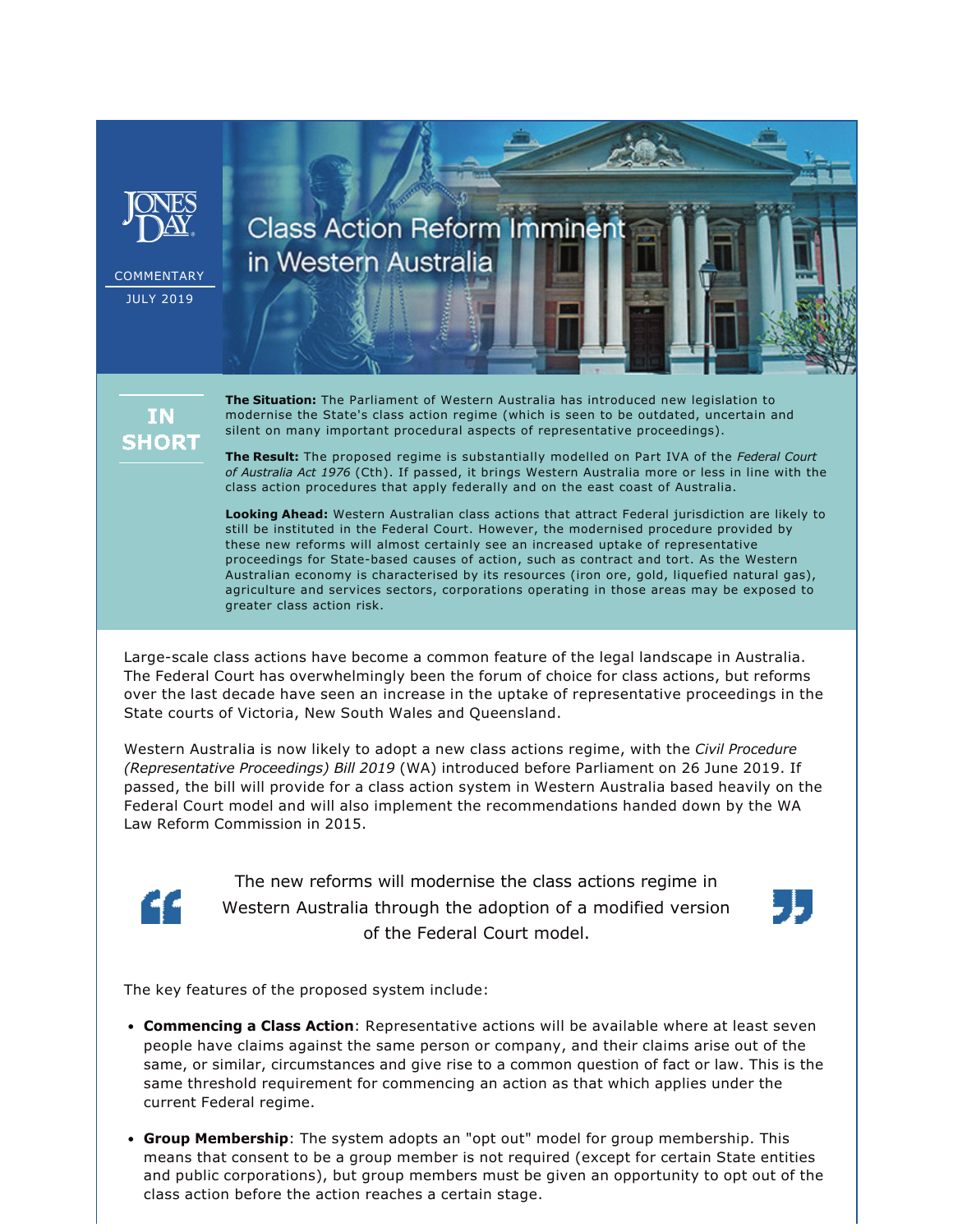- **Multiple Defendants**: It will be open for a class action to be commenced against multiple defendants, irrespective of whether the lead plaintiff and all other group members have a claim against every defendant. Western Australia is seeking to avoid the "Philip Morris Issue"—where all represented plaintiffs must have a claim against each defendant named in the proceedings—which is how the Federal regime had been interpreted up until 2014. See Jones Day's previous *Commentary*, Federal Court Relaxes Requirements for Australian Class Actions (September 2014) available [here](https://www.jonesday.com/federal-court-relaxes-requirements-for-australian-class-actions-09-16-2014/).
- **Discontinuing Uneconomical or Inappropriate Proceedings**: The Court will have the power to effectively disband a class action where it is satisfied that it is in the interests of justice to do so because the cost of the action is likely to make it uneconomical or inefficient, or it is an ineffective or inappropriate means of resolving the class action claims. Experience from other Australian jurisdictions suggests that this power is likely to be exercised in rare situations.
- **Substituting the Lead Plaintiff**: The Court will have the power to substitute the lead plaintiff in a class action with another group member, where the lead plaintiff is not adequately representing the interests of the group or if it is in the interest of justice to do so. This provision largely mirrors the Federal Court equivalent, but allows for greater flexibility by also permitting the Court to act in the interest of justice rather than being limited to just considering the interests of the group. However, such an order can only be made on the application of a group member.
- **Limitation Periods**: On the commencement of a representative proceeding, any applicable limitation period that applies to the claim of a group member will be suspended. This will apply unless the group member either opts out of the group, or the proceeding is discontinued without determining the group member's claim.
- **Court Approval of Settlement**: Like other class action regimes in Australia, a class action will only be able to be settled or discontinued with approval from the Court.
- **Judgment**: Class action judgments bind all group members except those that have opted out of the proceeding.

To date, the uncertainty surrounding the existing class action mechanisms in Western Australia has led such claims to be a rarity in the State's courts. That position is now likely to change. The proposed reforms will make it simpler for plaintiffs to establish and efficiently pursue representative proceedings in the Supreme Court, and as a result, we expect to see an increase in class actions arising in the west.

## **THREE KEY TAKEAWAYS**

- **1.** If passed, the new reforms will modernise the class actions regime in Western Australia through the adoption of a modified version of the Federal Court model.
- **2.** The new regime will create a pathway for more class actions to be initiated in Western Australia. Statebased claims such as contract and tort, which were previously not viable to run, will now be more economical for plaintiffs to establish and pursue as a class action.
- **3.** While the reforms will "open up" the State's courts to redress wrongs committed in Western Australia, large companies operating in the State will face increased class action risk (particularly in the current environment where we continue to see a rise in entrepreneurial class actions being initiated in Australia).



[John M. Emmerig](https://www.jonesday.com/jemmerig/) Sydney



[Michael J. Legg](https://www.jonesday.com/mlegg) Syndey



[Douglas G. Johnson](https://www.jonesday.com/douglasjohnson) Perth